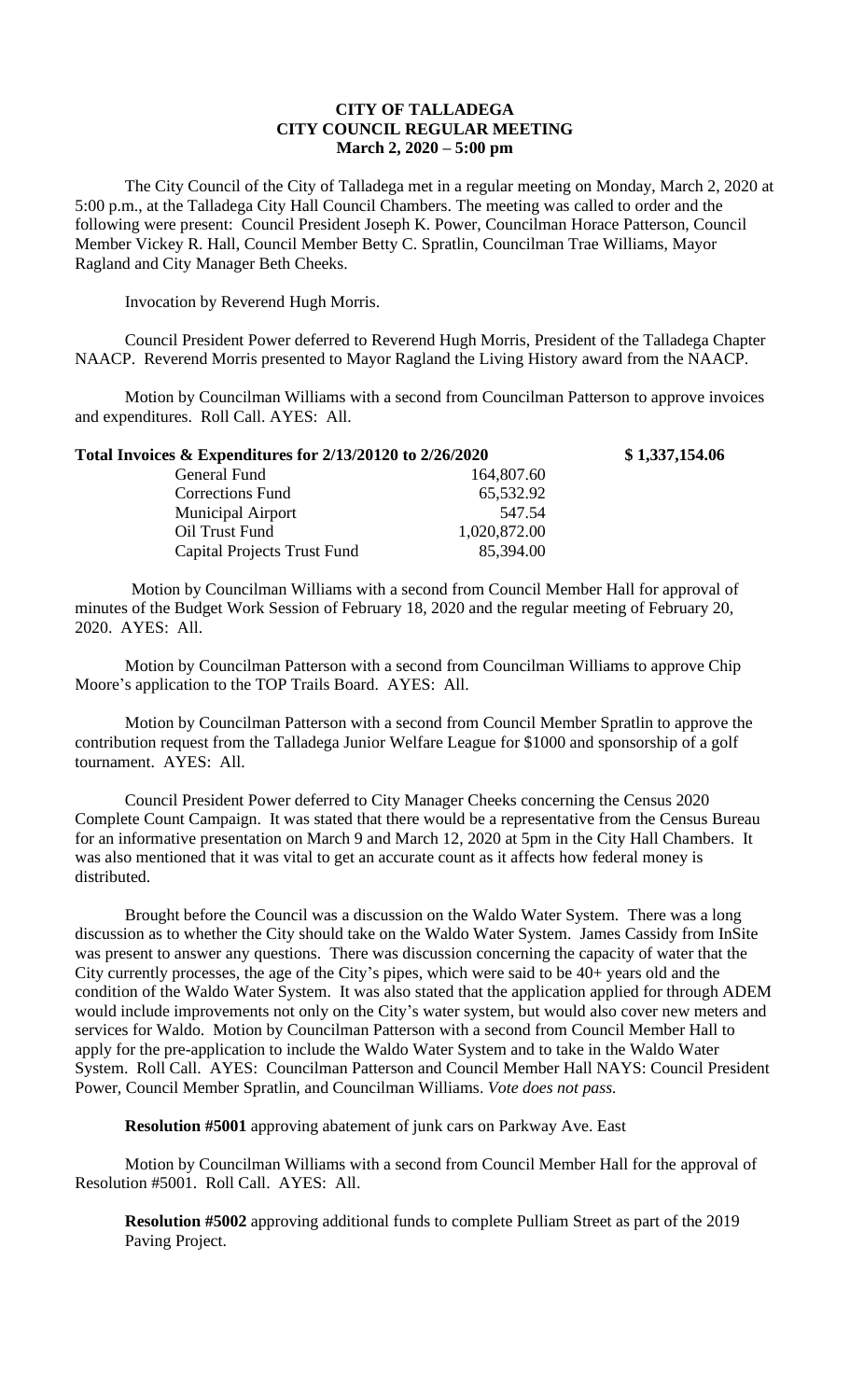Motion by Councilman Patterson with a second from Councilman Williams for the approval of Resolution #5002. Roll Call. AYES: All.

**Ordinance #1864** to re-designate the street previously known as Gertrude St. in its entirety as Horace Patterson Drive and be made a one-way street.

Motion by Councilman Williams with a second from Council Member Spratlin for the Reading of the Heading Only of Ordinance #1864. Roll Call. AYES: Council President Power, Council Member Hall, Council Member Spratlin, and Councilman Williams ABSTAIN: Councilman Patterson

#### AN ORDINANCE TO REDESIGNATE THE STREET PRESENTLY NAMED GERTRUDE STREET AS HORACE PATTERSON DRIVE AND DESIGNATE IT AS A ONE-WAY STREET

Motion by Councilman Williams with a second from Council Member Spratlin for Immediate Consideration of Ordinance #1864. Roll Call. AYES: All.

Motion by Councilman Williams with a second from Council Member Hall for the Adoption of Ordinance #1864. Roll Call. AYES: Council President Power, Council Member Hall, Council Member Spratlin, and Councilman Williams ABSTAIN: Councilman Patterson

**Ordinance #1865** to designate the beginning and ending points of Ft. Lashley Avenue.

Motion by Councilman Patterson with a second from Council Member Spratlin for the Reading of the Heading Only of Ordinance #1865. Roll Call. AYES: All.

### AN ORDINANCE TO DESIGNATE THE BEGINNING AND ENDING POINTS OF FORT LASHLEY AVENUE

Motion by Councilman Williams with a second from Council Member Spratlin for Immediate Consideration of Ordinance #1865. Roll Call. AYES: All.

Motion by Councilman Patterson with a second from Council Member Spratlin for the Adoption of Ordinance #1865. Roll Call. AYES: All.

Motion by Councilman Patterson with a second by Council Member Spratlin to approve invoices and expenditures for the Water Department. AYES: All.

#### **Water Department Expenditures for 2/13/2020 to 2/25/2020 \$ 618,318.33** Water/Sewer Fund 618,318.33

Council Member Spratlin requested that a citizen in her ward be allowed to address the Council. Citizen Rob Clardy came before the Council to request that something be done with the trench caused by the heavy rainfall on the side of the road where his mother lives on Perkins Drive. Water Department Director Fuller stated that it would be looked at in the morning to see what could be done.

City Manager Cheeks wished to encourage everyone to participate in the Census.

Council President Power wished to remind everyone that Election Day was tomorrow.

Councilman Williams informed the Council that the clean up day mentioned at the last meeting would be moved to April 4 at 8am for those who wish to participate.

Council Member Spratlin inquired as to abolishing the Historic Preservation Commission. City Attorney O'Brien stated that may repeal the Ordinance by taking action at a public meeting.

Mayor Ragland wished to encourage all to participate in the upcoming Census and congratulate the Talladega High School boys' team in making it to the State Finals.

Motion by Council Member Spratlin with a second from Councilman Williams to go into Executive Session to discuss the purchase of real property (real estate) at 6:18pm. Roll Call. AYES: All.